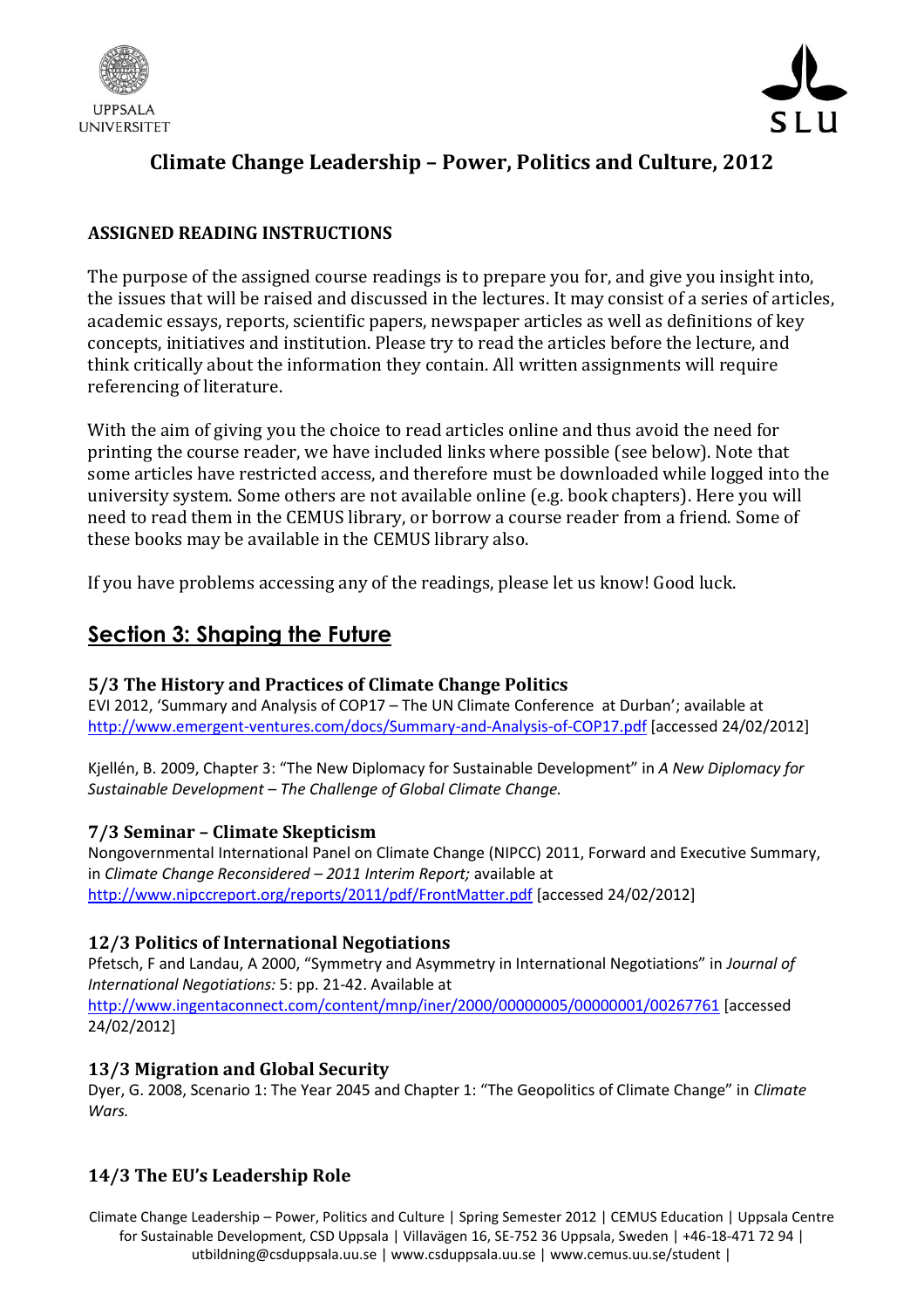



Sebastian Oberthur & Claire Roche Kelly 2008: EU Leadership in International Climate Policy: Achievements and Challenges, The International Spectator: Italian Journal of International Affairs, 43:3, 30-50. Available at [http://www.iai.it/pdf/articles/oberthur\\_roche-kelly.pdf](http://www.iai.it/pdf/articles/oberthur_roche-kelly.pdf) [accessed 24/02/2012]

#### **19/3 Climate and Food**

GRAIN, 2011, "Food and Climate Change: the Forgotten Link"; available for download at <http://www.grain.org/article/entries/4357-food-and-climate-change-the-forgotten-link> [accessed 24/02/02]

# **20/3 Financing Adaptation and Mitigation**

Institute for Policy Studies et al. 2010, "Sources to generate Fair International Climate Finance: Meeting Developed Country Obligations"; available a[t http://www.globalclimatefund.org/wp](http://www.globalclimatefund.org/wp-content/uploads/2010/08/discussion-paper-1.pdf)[content/uploads/2010/08/discussion-paper-1.pdf](http://www.globalclimatefund.org/wp-content/uploads/2010/08/discussion-paper-1.pdf) [accessed 24/02/2012]

## **26/3 Risk Management and Natural Disasters**

Murphy, R. 2009, Part Four: Learning for a future with global climate change, Chapter 13: "Extreme Weather without Disaster: A Reminder for Moderns" in *Leadership in Disaster – Learning for a Future with Global Climate Change*.

## **27/3 Climate Change at Play**

Black, R. (14.12.2009). Copenhagen Climate Negotiations 'Suspended'. BBC; available at <http://news.bbc.co.uk/2/hi/8411898.stm> [accessed 24/02/2012]

Woodcock, A. (14.12.2009). Developing Countries Return to Climate Talks. The Independent; available at [http://www.independent.co.uk/environment/climate-change/developing-countries-return-to-climate](http://www.independent.co.uk/environment/climate-change/developing-countries-return-to-climate-talks-1840559.html)[talks-1840559.html](http://www.independent.co.uk/environment/climate-change/developing-countries-return-to-climate-talks-1840559.html) [accessed 24/02/2012]

Hasselmann, K 2010, "The climate change game" in *Nature Geoscience,* vol. 3 August 2010. Available at [http://www.climateaudit.info/pdf/news/2010,%20Hasselmann,%20The%20climate%20change%20game.p](http://www.climateaudit.info/pdf/news/2010,%20Hasselmann,%20The%20climate%20change%20game.pdf) [df](http://www.climateaudit.info/pdf/news/2010,%20Hasselmann,%20The%20climate%20change%20game.pdf) [accessed 24/02/2012]

# **Section 4: A Toolbox for Climate Change Leadership**

# **2/4 Climate Change Leadership – A student's role**

Marshall, G. 2009, "Why we find it so hard to act against climate change", in *YES! Magazine;* available at <http://www.yesmagazine.org/issues/climate-action/why-we-find-it-so-hard-to-act-against-climate-change> [accessed 24/02/2012]

#### **3/4 Grassroots Leadership**

Creyton, M and Olive, D, N.D., Volunteering QLD. "Community Leadership – Turning Passion into Action: key themes in effective community and grassroots leadership". (Note: Available online as a word document when you search the title)